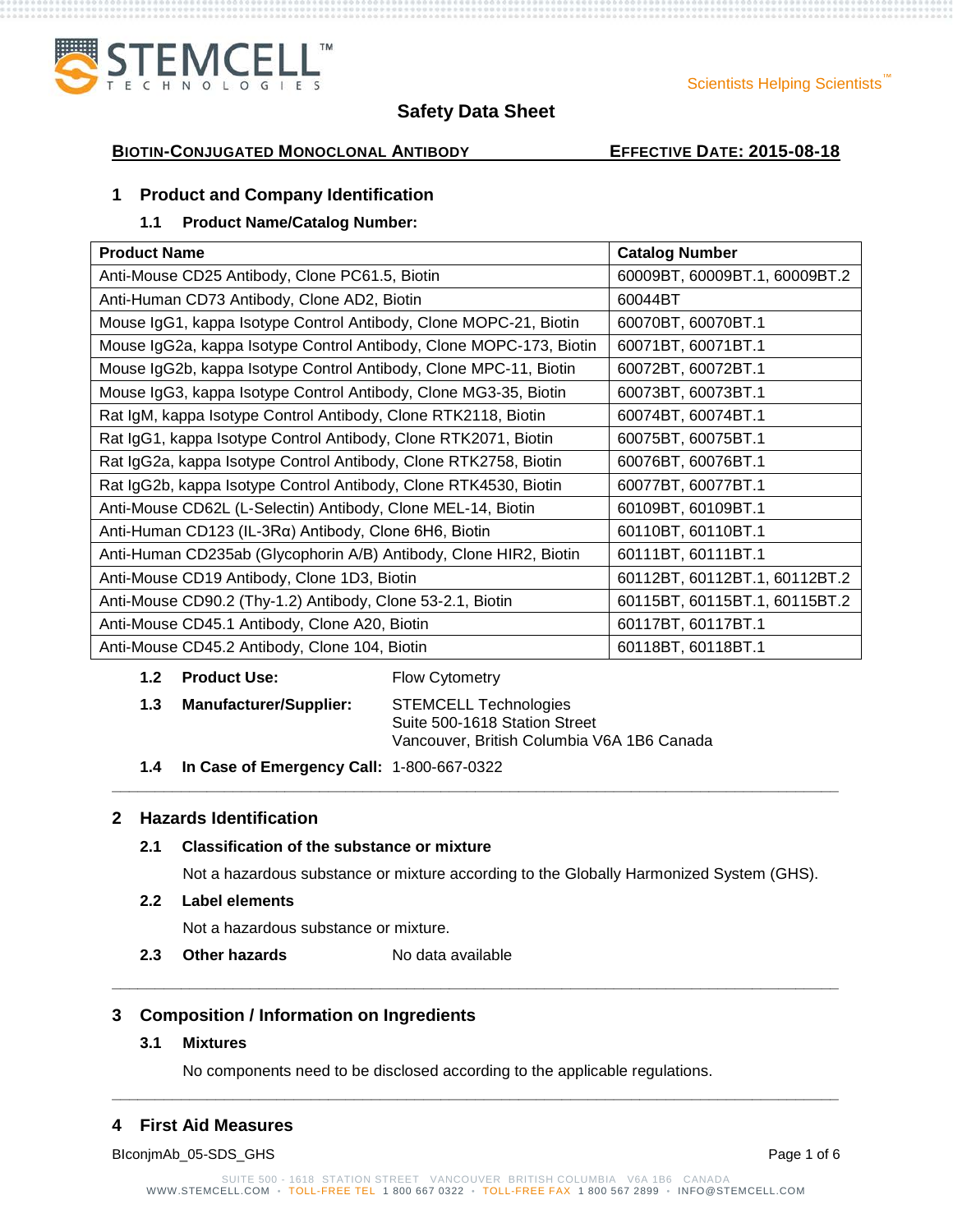

#### **BIOTIN-CONJUGATED MONOCLONAL ANTIBODY EFFECTIVE DATE: 2015-08-18**

#### **4.1 Description of first aid measures**

#### **4.1.1 If inhaled**

If breathed in, move person into fresh air. If not breathing, give artificial respiration.

**4.1.2 In case of skin contact**

Wash off with soap and plenty of water.

## **4.1.3 In case of eye contact**

Flush eyes with water as a precaution.

#### **4.1.4 If swallowed**

Never give anything by mouth to an unconscious person. Rinse mouth with water.

#### **4.2 Most important symptoms and effects, both acute and delayed**

The most important known symptoms and effects are described in section 2.2 and/or in section 11.

**\_\_\_\_\_\_\_\_\_\_\_\_\_\_\_\_\_\_\_\_\_\_\_\_\_\_\_\_\_\_\_\_\_\_\_\_\_\_\_\_\_\_\_\_\_\_\_\_\_\_\_\_\_\_\_\_\_\_\_\_\_\_\_\_\_\_\_\_\_\_\_\_\_\_\_\_\_\_\_\_\_\_\_\_**

**4.3 Indication of any immediate medical attention and special treatment needed**

No data available

## **5 Fire Fighting Measures**

#### **5.1 Extinguishing Media**

#### **5.1.1 Suitable Extinguishing Media**

Use alcohol-resistant foam, carbon dioxide, water, or dry chemical spray.

# **5.1.2 Unsuitable Extinguishing Media**

No data available

#### **5.2 Special hazards arising from the substance or mixture**

# **5.2.1 Flammable Properties and Hazards**

No data available

# **5.2.2 Flash Pt** No data available

# **5.2.3 Autoignition Pt**

No data available

**5.2.4 Explosive Limits**

LEL: No data available UEL: No data available

**5.2.5 Hazardous Combustion Products**

No data available

#### **5.3 Fire Fighting Instructions**

As in any fire, wear self-contained breathing apparatus pressure-demand (NIOSH approved or equivalent), and full protective gear to prevent contact with skin and eyes.

#### **6 Accidental Release Measures**

#### **6.1 Personal precautions, protective equipment and emergency procedures**

Avoid breathing vapors, mist or gas.

BIconjmAb\_05-SDS\_GHS Page 2 of 6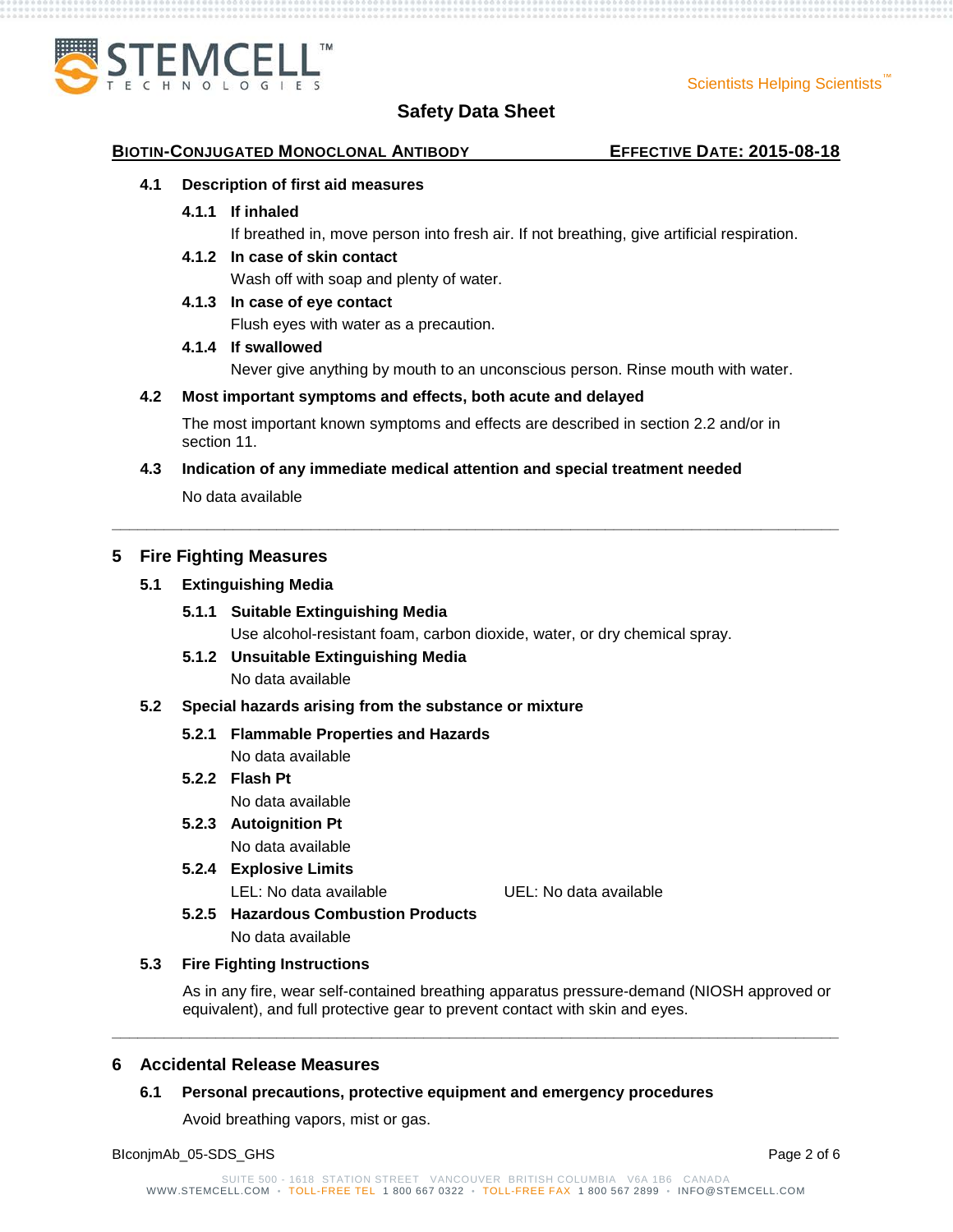

**\_\_\_\_\_\_\_\_\_\_\_\_\_\_\_\_\_\_\_\_\_\_\_\_\_\_\_\_\_\_\_\_\_\_\_\_\_\_\_\_\_\_\_\_\_\_\_\_\_\_\_\_\_\_\_\_\_\_\_\_\_\_\_\_\_\_\_\_\_\_\_\_\_\_\_\_\_\_\_\_\_\_\_\_**

**\_\_\_\_\_\_\_\_\_\_\_\_\_\_\_\_\_\_\_\_\_\_\_\_\_\_\_\_\_\_\_\_\_\_\_\_\_\_\_\_\_\_\_\_\_\_\_\_\_\_\_\_\_\_\_\_\_\_\_\_\_\_\_\_\_\_\_\_\_\_\_\_\_\_\_\_\_\_\_\_\_\_\_\_**

**BIOTIN-CONJUGATED MONOCLONAL ANTIBODY EFFECTIVE DATE: 2015-08-18**

For personal protection see section 8.

#### **6.2 Environmental precautions**

No special environmental precautions required.

# **6.3 Methods and materials for containment and cleaning up**

Keep in suitable, closed containers for disposal.

## **7 Handling and Storage**

## **7.1 Precautions for safe handling**

For precautions see section 2.2.

#### **7.2 Conditions for safe storage**

Keep container tightly closed in a dry and well-ventilated place.

# **8 Exposure Controls/Personal Protection**

#### **8.1 Exposure limits**

Contains no substances with occupational exposure limit values.

#### **8.2 Engineering controls**

Use mechanical exhaust or laboratory fumehood to avoid exposure.

#### **8.3 Personal protective equipment**

#### **8.3.1 Eye/face protection**

Use equipment for eye protection tested and approved under appropriate government standards such as NIOSH (US) or EN 166(EU).

#### **8.3.2 Skin protection**

Handle with gloves. Gloves must be inspected prior to use. Use proper glove removal technique (without touching glove's outer surface) to avoid skin contact with this product. Dispose of contaminated gloves after use in accordance with applicable laws and good laboratory practices. Wash and dry hands.

Impervious clothing. The type of protective equipment must be selected according to the concentration and amount of the dangerous substance at the specific workplace.

#### **8.3.3 Respiratory protection**

Respiratory protection not required. For nuisance exposures use type OV/AG (US) or type ABEK (EU EN 14387) respirator cartridges. Use respirators and components tested and approved under appropriate government standards such as NIOSH (US) or CEN (EU).

#### **8.3.4 General hygiene considerations**

General industrial hygiene practice.

#### **8.3.5 Environmental exposure controls**

No data available

# **9 Physical and Chemical Properties**

#### **9.1 Information on basic physical and chemical properties**

BIconjmAb\_05-SDS\_GHS Page 3 of 6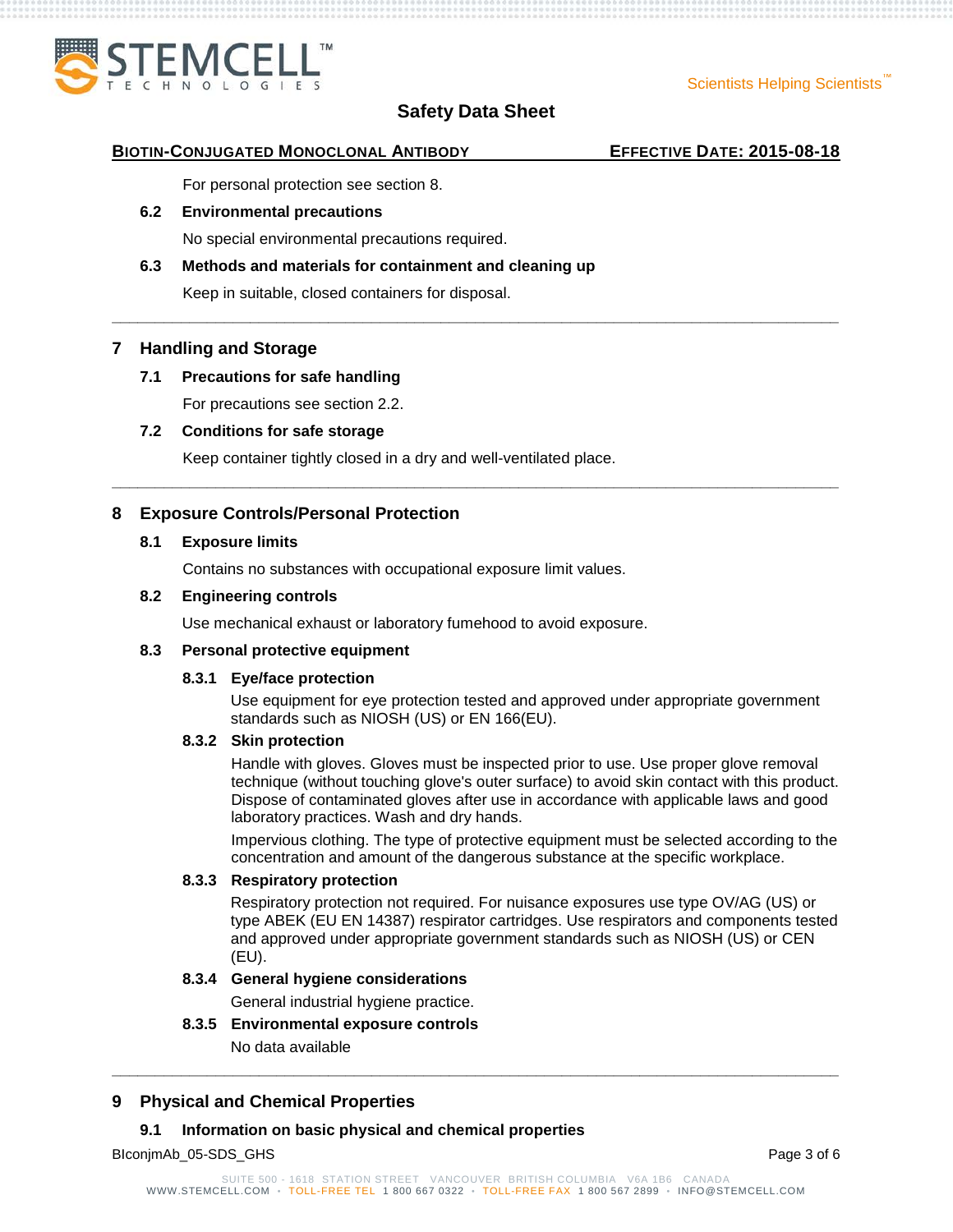

**\_\_\_\_\_\_\_\_\_\_\_\_\_\_\_\_\_\_\_\_\_\_\_\_\_\_\_\_\_\_\_\_\_\_\_\_\_\_\_\_\_\_\_\_\_\_\_\_\_\_\_\_\_\_\_\_\_\_\_\_\_\_\_\_\_\_\_\_\_\_\_\_\_\_\_\_\_\_\_\_\_\_\_\_**

#### **BIOTIN-CONJUGATED MONOCLONAL ANTIBODY EFFECTIVE DATE: 2015-08-18**

| Appearance                                   | Clear liquid      |
|----------------------------------------------|-------------------|
| Odour                                        | No data available |
| Odour threshold                              | No data available |
| рH                                           | No data available |
| Melting point/freezing point                 | No data available |
| Boiling point/boiling range                  | No data available |
| Flash point                                  | No data available |
| Evaporation rate                             | No data available |
| Flammability (solid, gas)                    | No data available |
| Upper/lower flammability or explosive limits | No data available |
| Vapour pressure                              | No data available |
| Vapour density                               | No data available |
| Relative density                             | No data available |
| Solubility                                   | No data available |
| Partition coefficient: n-octanol/water       | No data available |
| Auto-ignition temperature                    | No data available |
| Decomposition temperature                    | No data available |
| Viscosity                                    | No data available |

## **10 Stability and Reactivity**

| 10.1 Reactivity                         | No data available |
|-----------------------------------------|-------------------|
| 10.2 Chemical stability                 | No data available |
| 10.3 Possibility of hazardous reactions | No data available |
| 10.4 Conditions to avoid                | No data available |
| 10.5 Incompatible materials             | No data available |
| 10.6 Hazardous decomposition products   | No data available |
|                                         |                   |

# **11 Toxicological Information**

**11.1 Acute toxicity**

| Oral:       | No data available |
|-------------|-------------------|
| Inhalation: | No data available |
| Dermal:     | No data available |
| Other:      | No data available |

# **11.2 Skin corrosion/irritation**

No data available

- **11.3 Serious eye damage/eye irritation** No data available
- **11.4 Respiratory and/or skin sensitization** No data available
- **11.5 Germ cell mutagenicity**

BIconjmAb\_05-SDS\_GHS Page 4 of 6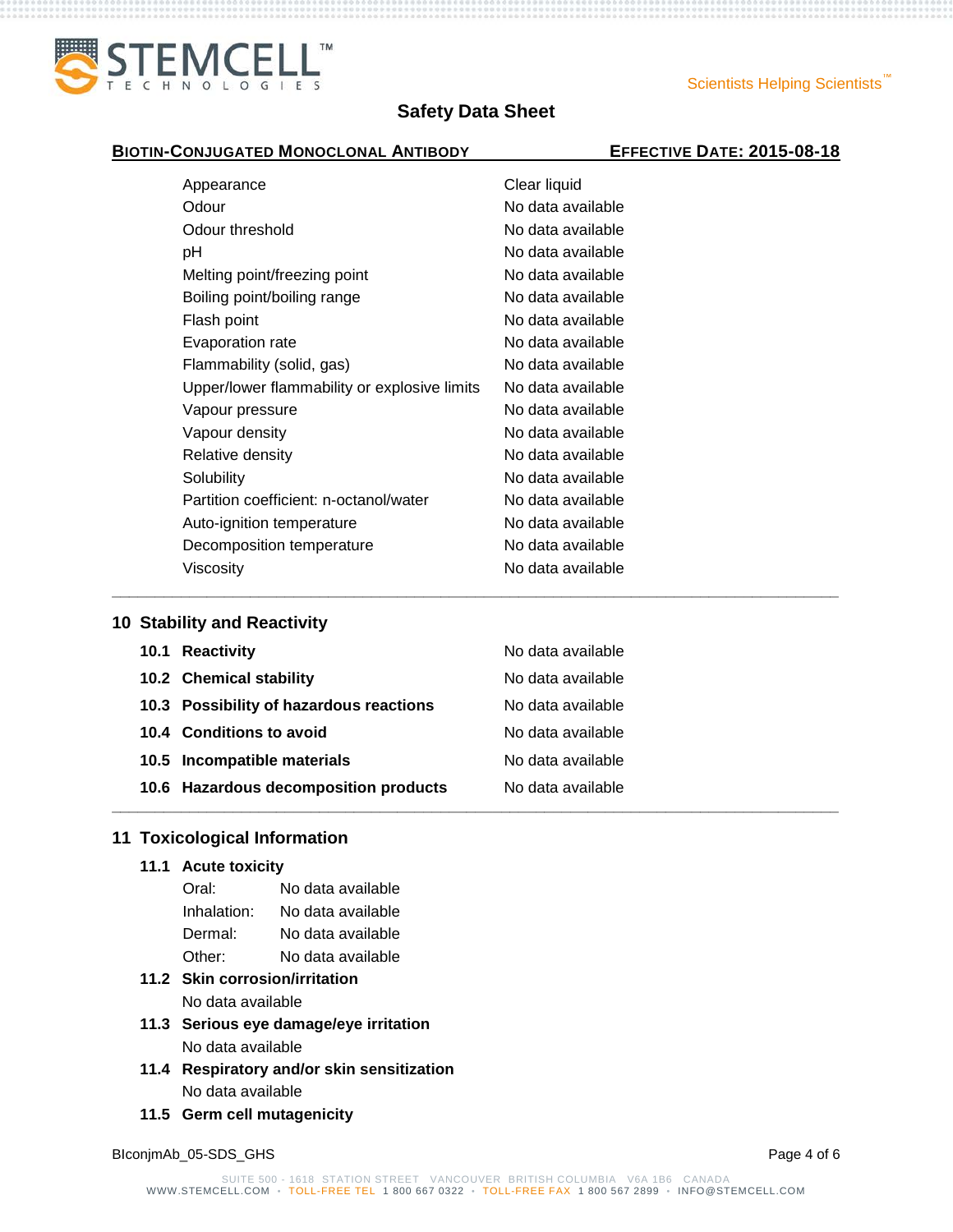

#### **BIOTIN-CONJUGATED MONOCLONAL ANTIBODY EFFECTIVE DATE: 2015-08-18**

#### No data available

# **11.6 Carcinogenicity**

- IARC: No component of this product present at levels greater than or equal to 0.1% is identified as probable, possible or confirmed human carcinogen by IARC.
- ACGIH: No component of this product present at levels greater than or equal to 0.1% is identified as a carcinogen or potential carcinogen by ACGIH.
- NTP: No component of this product present at levels greater than or equal to 0.1% is identified as a known or anticipated carcinogen by NTP.
- OSHA: No component of this product present at levels greater than or equal to 0.1% is identified as a carcinogen or potential carcinogen by OSHA.

# **11.7 Reproductive toxicity**

No data available

- **11.8 Specific target organ toxicity - single exposure** No data available
- **11.9 Specific target organ toxicity - repeated exposure** No data available

#### **11.10 Aspiration hazard**

No data available

# **11.11 Potential health effects**

- Inhalation: May be harmful if inhaled. May cause respiratory tract irritation.
- Ingestion: May be harmful if swallowed.
- Skin: May be harmful if absorbed through skin. May cause skin irritation.
- Eyes: May cause eye irritation.

#### **11.12 Signs and symptoms of exposure**

To the best of our knowledge, the chemical, physical, and toxicological properties have not been thoroughly investigated.

**\_\_\_\_\_\_\_\_\_\_\_\_\_\_\_\_\_\_\_\_\_\_\_\_\_\_\_\_\_\_\_\_\_\_\_\_\_\_\_\_\_\_\_\_\_\_\_\_\_\_\_\_\_\_\_\_\_\_\_\_\_\_\_\_\_\_\_\_\_\_\_\_\_\_\_\_\_\_\_\_\_\_\_\_**

**\_\_\_\_\_\_\_\_\_\_\_\_\_\_\_\_\_\_\_\_\_\_\_\_\_\_\_\_\_\_\_\_\_\_\_\_\_\_\_\_\_\_\_\_\_\_\_\_\_\_\_\_\_\_\_\_\_\_\_\_\_\_\_\_\_\_\_\_\_\_\_\_\_\_\_\_\_\_\_\_\_\_\_\_**

**11.13 RTECS #** No data available

# **12 Ecological Information**

| 12.1 Toxicity                      | No data available |
|------------------------------------|-------------------|
| 12.2 Persistence and degradability | No data available |
| 12.3 Bioaccumulative potential     | No data available |
| 12.4 Mobility in soil              | No data available |
| 12.5 Other adverse effects         | No data available |

# **13 Disposal Considerations**

#### **13.1 Waste disposal method**

Offer surplus and non-recyclable solutions to a licensed disposal company.

#### **13.2 Contaminated packaging**

Dispose of as unused product.